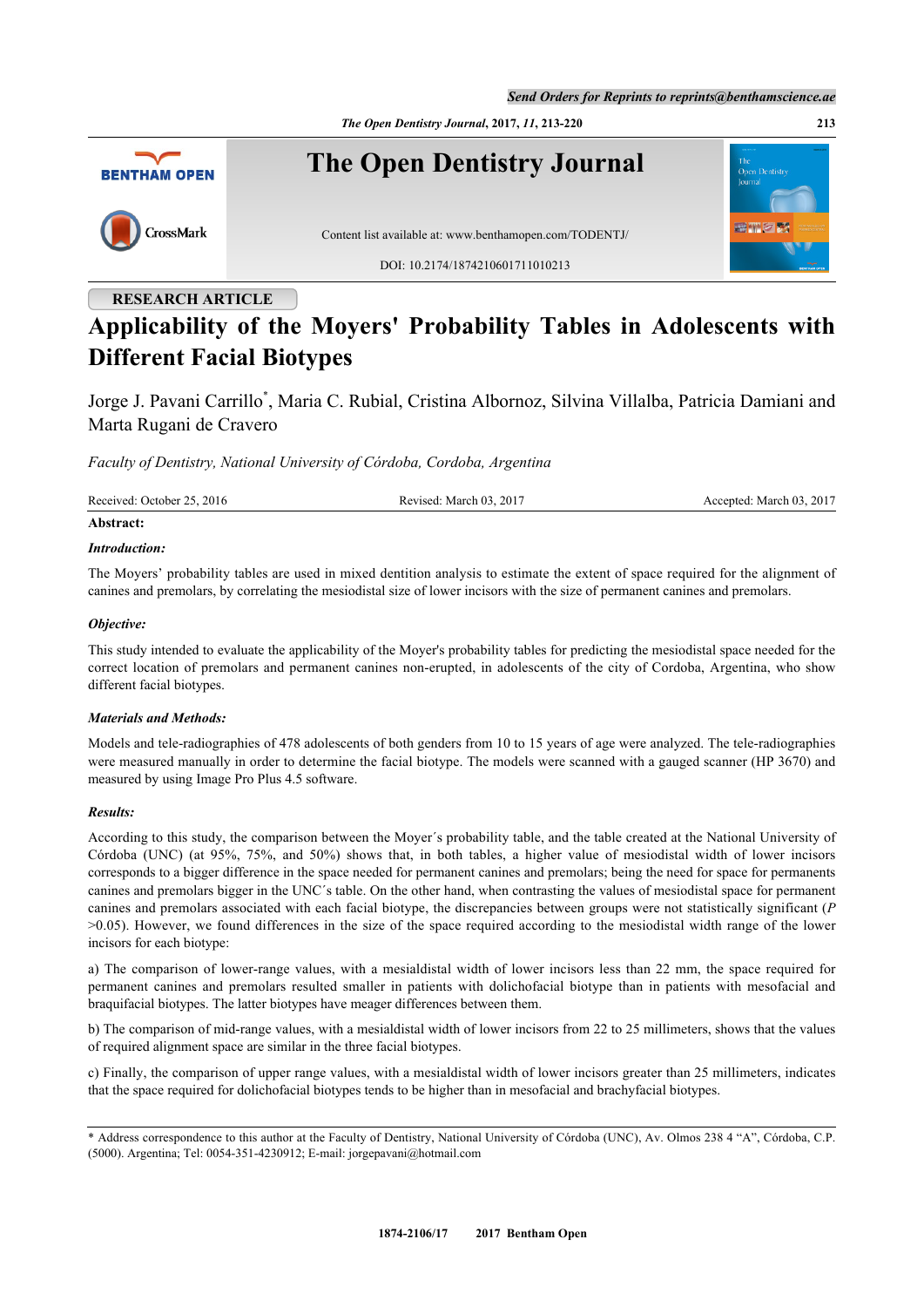#### *Conclusion:*

The Moyer´s probability tables should be created to meet the needs of the population under study, with no consideration of patients' facial biotypes.

**Keywords:** Mesiodistal size, Moyer's probability tables, Mixed dentition analysis, Facial biotypes, Dolichofacial.

#### **INTRODUCTION**

The tables used for predicting the space needed for permanent canines and premolars were published by R. Moyers in 1958 [[1\]](#page-6-0). These are used in mixed dentition analysis to estimate the mesiodistal space necessary for the correct location of non-erupted upper and lower permanent canines and premolars. This necessary space is obtained by correlating the mesiodistal size of lower permanent incisors with the size of permanent canines and premolars. The diagnosis is one of the main objectives of health science. Mixed-dentition analysis is a part of orthodontic diagnosis, and it is extremely important in determining what treatment plan should be applied. This may include maintenance, recovery and supervision of space; or serial extractions [\[2](#page-6-1)]. Basically, three methods for the prediction of mesiodistal size of permanent canines and premolars have been published and used in different analyses of mixed dentition:

- a. Size measurement of non-erupted teeth, by using X-rays with or without prediction methods [[3](#page-6-2)  [5\]](#page-6-3).
- b. Calculations based on tables and prediction equations that take into consideration the preexisting correlation with other erupted permanent teeth [\[6](#page-6-4) - [9\]](#page-6-5).
- c. A combination of X-ray measurements and prediction tables [\[10](#page-6-6) [13\]](#page-6-7).

From the methods outlined above, the most widely used are those structured around calculations based on tables and prediction equations, which take into consideration the preexisting correlation with other erupted permanent teeth. Among these, Moyers' analysis is often preferred. Our research was therefore focused on the prediction method used by Moyers, which uses correlation probability tables between lower incisor sizes and combined sizes of permanent canines and premolars, to predict the amount of space required for non-erupted teeth. Moyers' tables were published for the first time in 1958 [[1\]](#page-6-0). In said publication, he discussed the mesiodistal size of permanent teeth by using a table created for the thesis "Tooth Size and Symmetry in Human Dentition" by Griewe, P.W. at the University of the State of Iowa in 1949. In 1976, Moyers modified said table by also taking into account the contributions and tables provided by the Center for Human Growth and Development at the University of Michigan [\[14](#page-6-8)].

It is important to remark the actual words published by Moyers in his last book [[15\]](#page-6-9), "The tables used here are based on size variations and relationships in teeth of white Americans and they may or may not be valid for other ethnic groups." The purpose of this research arose from Moyers' own words, and from the absence of any similar research on this topic in Argentina; and consisted in verifying the viability of Moyers' probability tables regarding the size of nonerupted permanent-canines and premolars, and the correlation between the size of these teeth and the facial biotype, in adolescents of both genders from the city of Córdoba, Argentina.

### **MATERIALS AND METHODS**

Models and teleradiographies of 478 adolescents of the city of Córdoba, Argentina; both male and female between 10 and 15 years of age (age average of 12.5 years) who concurred to the Chair Integral of Children and Adolescents "A", Faculty of Dentistry, at the National University of Córdoba were analyzed. An informed consent form was drafted and signed by both parents of each patient. The consent included detailed information about the work to be performed and requested authorization to take the impressions and teleradiographs needed for the research.

- 1. The sample inclusion criteria were as follows:
	- a. Both parents born in Argentina
	- b. Permanent erupted dentition in both dental arches, except for the second and third molars.
- 2. The exclusion criteria were the following:
	- a. Discrepancy of size dental intermaxillary.
	- b. Agenesis.
	- c. Cavities, restorations, loss or fractures interproximal.
	- d. Congenital anomalies.
	- e. Previous orthodontic treatment.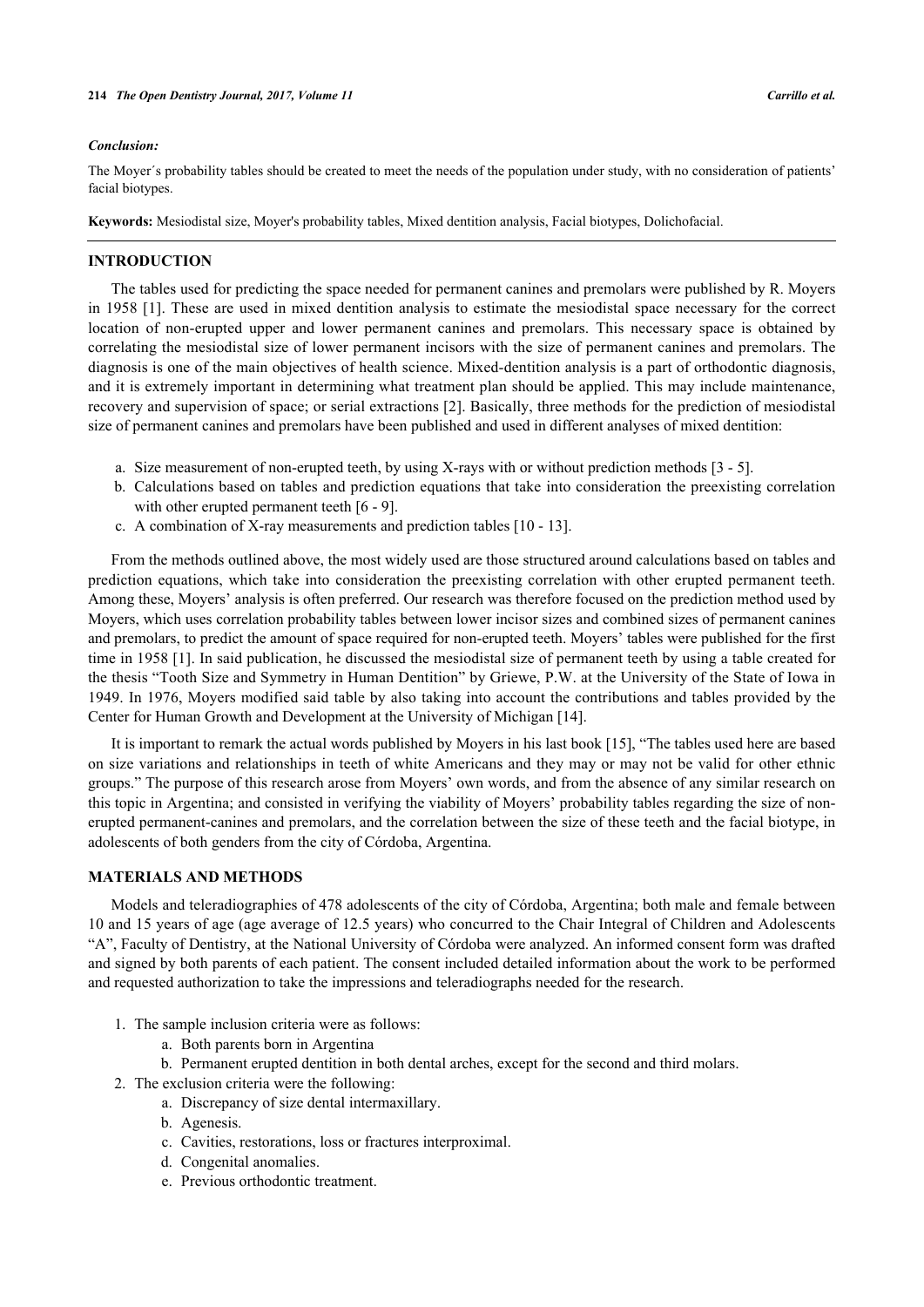Impressions were taken with alginate and cast with white stone plaster. The resulting cast models were digitized with a gauged HP 3670 scanner and the mesiodistal diameter of the teeth were measured with Image Pro Plus 4.5 software, in the Oral Biology Department of the Faculty of Dentistry of the National University of Córdoba (UNC). On the cast, the width of mesiodistal lower incisors was measured, along with the size of permanent canines and lower and upper premolars. Then the correlation was observed between the size of the lower incisors and the size of the permanents canines, and upper and lower premolars that had erupted in each of the patients.

The tele-radiographies were taken with Orthopantomograph Planmeca Pro plus, and measured manually by using the Börk-Jarabak analysis with the following percentages: for dolichofacials, 54% to 58%; mesofacial, 59% 63% and brachyfacial, 64% to 68%, in order to determine the facial biotype. These measurements were made by experienced staff at the Chair Integral of Children and Adolescents "A", Area of Orthodontics, Faculty of Dentistry, UNC. This percentage was obtained with the aim of determining whether different facial biotypes had any significant influence on the space required for each tooth.

The values obtained in this research were later compared with Moyer's probability tables at 50%, 75%, and 95% percentiles, with the purpose of determining the viability of using Moyers' tables with the population of Cordoba, Argentina, and the need for the ideation of new tables that are better suited to each facial biotype. The following statistical analyses with a fixed 95% confidence level, since the value of *P* is fixed at 0.05 were carried out:

- a. Descriptive statistics with central tendency values on the size of each dental element in the sample.
- b. The Pearson's Test was used for correlativity analysis between the following variables: size of lower permanent incisive and size of upper and lower permanents canines and premolars.
- c. Linear regression analysis was used to determine the probability function in the prediction table.
- d. Descriptive statistics with central tendency values were used for each facial typology.
- e. One-way ANOVA was applied to the contrast between biotypes.
- f. Student T-test was used to contrast values recorded by Moyers with those obtained in this research for the three percentiles (50%, 75%, and 95%) in the particular ranges of lower incisive sizes. The sex variable was also considered.

#### **RESULTS**

- 1. The comparison of the two probability tables used in this study, (Moyers and UNC) at 95%, 75%, and 50% (Tables**1**,**2**,**3** and**4**) shows that, in both tables, a higher value of mesiodistal width of lower incisors corresponds to a bigger difference in the space needed for permanent canines and premolars; being the need for space for permanents canines and premolars bigger in the UNC´s table. These differences are most evident in the upper arch.
- 2. Specific Moyers' probability tables, for males and females, differed significantly from those obtained in this research. The space required was greater in the UNC tables, for both genders (Tables **[1](#page-2-0)**, **[2](#page-3-0)**, **[3](#page-4-0)** and **[4](#page-4-1)**).
- 3. We found differences in the size of the space required according to the mesiodistal width range of the lower incisors for each biotype (Tables **[5](#page-4-2)**, **[6](#page-5-0)**):
	- a. The comparison of lower-range values, with a mesialdistal width of lower incisors less than 22 mm, the space required for permanent canines and premolars resulted smaller in patients with dolichofacial biotype than in patients with mesofacial and braquifacial biotypes. The latter biotypes have meager differences between them.
	- b. The comparison of mid-range values, with a mesialdistal width of lower incisors from 22 to 25 millimeters, shows that the values of required alignment space are similar in the three facial biotypes.
	- c. Finally, the comparison of upper range values, with a mesial-distal width of lower incisors greater than 25 millimeters, indicates that the space required for dolichofacial biotypes tends to be higher than in mesofacial and brachyfacial biotypes.

#### **Comparative Probability Tables:**

<span id="page-2-0"></span>Comparison of values estimated by Moyers and by UNC Department for female patients. Space value (upper permanent canines and premolars) according to the sum of the mesiodistal diameters of lower permanent incisors [mm], (95%, 75%, and 50%) (Table **[1](#page-2-0)**).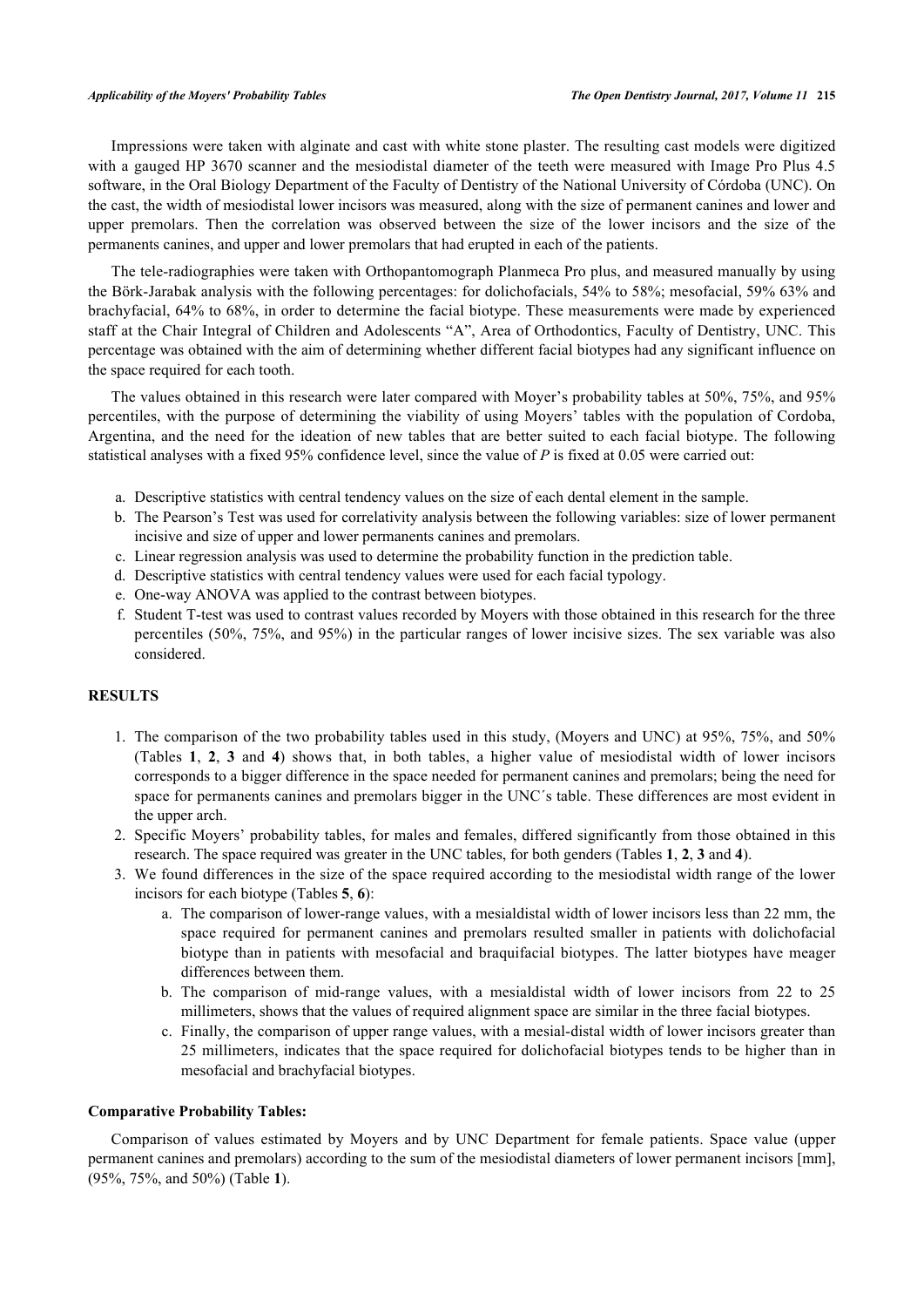|     | Sum of the mesiodistal diameters lower central and lateral incisors |      |                      |  |      |  |  |                               |  |  |  |                                                                                                                 |                                                                                                                                                                                     |      |
|-----|---------------------------------------------------------------------|------|----------------------|--|------|--|--|-------------------------------|--|--|--|-----------------------------------------------------------------------------------------------------------------|-------------------------------------------------------------------------------------------------------------------------------------------------------------------------------------|------|
|     | <b>Accumulated probabilities</b>                                    | 19.5 | $20.0$   20.5        |  |      |  |  | $21.0$ $21.5$ $22.0$ $22.5$   |  |  |  |                                                                                                                 | $23.0$   23.5   24.0   24.5   25.0   25.5                                                                                                                                           |      |
| 95% | Movers                                                              | 21.4 |                      |  |      |  |  |                               |  |  |  |                                                                                                                 | $\left[21.6\right]21.7\left[21.8\right]21.9\left[22.0\right]22.2\left[22.3\right]22.5\left[22.6\right]22.8\left[22.9\right]23.1$                                                    |      |
|     | <b>UNC</b>                                                          | 21.5 |                      |  |      |  |  |                               |  |  |  |                                                                                                                 | $[21.7 \, 22.0 \, 22.3 \, 22.6 \, 22.9 \, 23.2 \, 23.5 \, 23.8 \, 24.1 \, 24.4 \, 24.7 \, 25.0$                                                                                     |      |
| 75% | Moyers                                                              | 20.4 | 20.5                 |  |      |  |  |                               |  |  |  |                                                                                                                 | $\left[20.6\right]20.8\left[20.9\right]21.0\left[21.2\right]21.3\left[21.5\right]21.6\left[21.8\right]21.9\right]$                                                                  | 22,1 |
|     | <b>UNC</b>                                                          |      | $20.6$   20.9   21.2 |  |      |  |  | 21.5 21.8 22.1 22.3 22.6 22.9 |  |  |  |                                                                                                                 | 123.2123.5123.8124.1                                                                                                                                                                |      |
| 50% | Movers                                                              |      | 19.6   19.8   19.9   |  | 20.1 |  |  |                               |  |  |  |                                                                                                                 | $\left[20.2\right]$ $\left[20.3\right]$ $\left[20.5\right]$ $\left[20.6\right]$ $\left[20.8\right]$ $\left[20.9\right]$ $\left[21.0\right]$ $\left[21.2\right]$ $\left[21.3\right]$ |      |
|     | <b>UNC</b>                                                          |      |                      |  |      |  |  |                               |  |  |  |                                                                                                                 | 20.0   20.3   20.6   20.9   21.2   21.5   21.7   22.0   22.3   22.6   22.9   23.2   23.5                                                                                            |      |
|     | <b>Table of Differences</b>                                         |      |                      |  |      |  |  |                               |  |  |  |                                                                                                                 | Sum of the mesiodistal diameters lower central and lateral incisors                                                                                                                 |      |
|     |                                                                     | 19.5 |                      |  |      |  |  |                               |  |  |  |                                                                                                                 | 20.0   20.5   21.0   21.5   22.0   22.5   23.0   23.5   24.0   24.5   25.0   25.5                                                                                                   |      |
|     | 95%                                                                 |      |                      |  |      |  |  |                               |  |  |  |                                                                                                                 | $-0.05$ $-0.15$ $-0.34$ $-0.54$ $-0.73$ $-0.92$ $-1.02$ $-1.21$ $-1.31$ $-1.50$ $-1.60$ $-1.79$ $-1.89$                                                                             |      |
|     | 75%                                                                 |      |                      |  |      |  |  |                               |  |  |  |                                                                                                                 | $-0.18$ $-0.38$ $-0.57$ $-0.67$ $-0.86$ $-1.06$ $-1.15$ $-1.34$ $-1.44$ $-1.63$ $-1.73$ $-1.92$ $-2.02$                                                                             |      |
|     |                                                                     |      |                      |  |      |  |  |                               |  |  |  | $-0.38$ $-0.47$ $-0.67$ $-0.76$ $-0.96$ $-1.15$ $-1.25$ $-1.44$ $-1.53$ $-1.73$ $-1.73$ $-1.92$ $-2.02$ $-2.21$ |                                                                                                                                                                                     |      |

**Table 1. Comparative values between studies (Moyers-UNC). The differences are shown associated to a color scale, from green to red according to the magnitude of the difference. Maxillary- Female.**

#### **Comparative Probability Tables:**

Comparison of values estimated by Moyers and by UNC Department for female patients. Space value (lower permanent canines and premolars) according to the sum of the mesiodistal diameters of lower permanent incisors) [mm], (95%, 75%, and 50%) (Table **[2](#page-3-0)**).

<span id="page-3-0"></span>**Table 2. Comparative values between studies (Moyers-UNC). The differences are shown associated to a color scale, from green to red according to the magnitude of the difference. Mandible - Female.**

|     | <b>Accumulated probabilities</b> |      |                    |      |                                                                                                                               | Sum of the mesiodistal diameters lower central and lateral incisors                                                                                                                 |  |  |             |  |  |  |                                                                                         |      |  |  |  |  |  |
|-----|----------------------------------|------|--------------------|------|-------------------------------------------------------------------------------------------------------------------------------|-------------------------------------------------------------------------------------------------------------------------------------------------------------------------------------|--|--|-------------|--|--|--|-----------------------------------------------------------------------------------------|------|--|--|--|--|--|
|     |                                  |      | 19.5   20.0   20.5 |      |                                                                                                                               | $\vert$ 21.0 $\vert$ 21.5 $\vert$ 22.0 $\vert$ 22.5 $\vert$ 23.0 $\vert$ 23.5 $\vert$ 24.0 $\vert$ 24.5 $\vert$ 25.0 $\vert$ 25.5                                                   |  |  |             |  |  |  |                                                                                         |      |  |  |  |  |  |
| 95% | Movers                           |      | 20.8 21.0 21.2     |      |                                                                                                                               | $21.5$ $21.7$ $22.0$ $22.2$                                                                                                                                                         |  |  | $22.5$ 22.7 |  |  |  | 23.0 23.3 23.6 23.9                                                                     |      |  |  |  |  |  |
|     | <b>UNC</b>                       | 20.7 | 21.0 21.3          |      |                                                                                                                               | 21.6   21.9   22.2   22.5   22.8   23.1                                                                                                                                             |  |  |             |  |  |  | $\left[ 23.4 \right]$ $\left[ 23.7 \right]$ $\left[ 24.0 \right]$ $\left[ 24.4 \right]$ |      |  |  |  |  |  |
| 75% | Movers                           |      | 19.6 19.8 20.1     |      | 20.3                                                                                                                          | $\left[20.6\right]20.8\left[21.1\right]21.3\left[21.6\right]21.9\left[22.1\right]$                                                                                                  |  |  |             |  |  |  | 22.4                                                                                    | 22.7 |  |  |  |  |  |
|     | <b>UNC</b>                       |      | $19.8$   20.1      | 20.4 |                                                                                                                               | 20.7 21.0 21.3 21.7 22.0 22.3 22.6 22.9 23.2 23.5                                                                                                                                   |  |  |             |  |  |  |                                                                                         |      |  |  |  |  |  |
| 50% | Movers                           | 18.7 | 19.0               | 19.2 | 19.5                                                                                                                          | 19.8   20.0   20.3   20.5   20.8   21.1   21.3   21.6   21.8                                                                                                                        |  |  |             |  |  |  |                                                                                         |      |  |  |  |  |  |
|     | <b>UNC</b>                       | 19.2 | 19.5               | 19.8 | 20.1                                                                                                                          | $\left[20.4\right]$ $\left[20.7\right]$ $\left[21.1\right]$ $\left[21.4\right]$ $\left[21.7\right]$ $\left[22.0\right]$ $\left[22.3\right]$ $\left[22.6\right]$ $\left[22.9\right]$ |  |  |             |  |  |  |                                                                                         |      |  |  |  |  |  |
|     |                                  |      |                    |      |                                                                                                                               | Sum of the mesiodistal diameters lower central and lateral incisors                                                                                                                 |  |  |             |  |  |  |                                                                                         |      |  |  |  |  |  |
|     | <b>Table of Differences</b>      |      |                    |      |                                                                                                                               | 19.5 20.0 20.5 21.0 21.5 22.0 22.5 23.0 23.5 24.0 24.5 25.0 25.5                                                                                                                    |  |  |             |  |  |  |                                                                                         |      |  |  |  |  |  |
|     |                                  |      |                    |      | $0.12$   $0.01$   $-0.09$   $-0.10$   $-0.21$   $-0.21$   $-0.32$   $-0.32$   $-0.43$   $-0.44$   $-0.44$   $-0.45$   $-0.45$ |                                                                                                                                                                                     |  |  |             |  |  |  |                                                                                         |      |  |  |  |  |  |
|     | 75%                              |      |                    |      |                                                                                                                               | $-0.22$ ] $-0.32$ ] $-0.33$ ] $-0.43$ ] $-0.44$ ] $-0.55$ ] $-0.55$ ] $-0.66$ ] $-0.66$ ] $-0.67$ ] $-0.78$ ] $-0.78$ ] $-0.79$ ]                                                   |  |  |             |  |  |  |                                                                                         |      |  |  |  |  |  |
|     |                                  |      |                    |      | -0.52 -0.52 -0.63 -0.63 -0.64 -0.75 -0.75 -0.86 -0.86 -0.87 -0.97 -0.98 -1.09                                                 |                                                                                                                                                                                     |  |  |             |  |  |  |                                                                                         |      |  |  |  |  |  |

#### **Comparative Probability Tables:**

Comparison of values estimated by Moyers and by UNC Department for male patients. Space value (upper permanent canines and premolars) according to the sum of the mesiodistal diamaters of lower permanent incisors) [mm]. (95%, 75%,and 50%) (Table **[3](#page-4-0)**).

### **Comparative Probability Tables:**

Comparison of values estimated by Moyers and by UNC Department for male patients. Space value (lower permanent canines and premolars) according to sum of the mesiodistal diameters of lower permanent incisors) [mm]. (95%, 75% and 50%) (Table **[4](#page-4-1)**).

#### **Comparative Probability Table:**

According to facial biotype. Values estimated by UNC Department. Space value (upper permanent canines and premolars) according to the sum of the mesiodistal diameters of lower permanent incisors [mm] (95%, 75%, and 50%) (Table **[5](#page-4-2)**).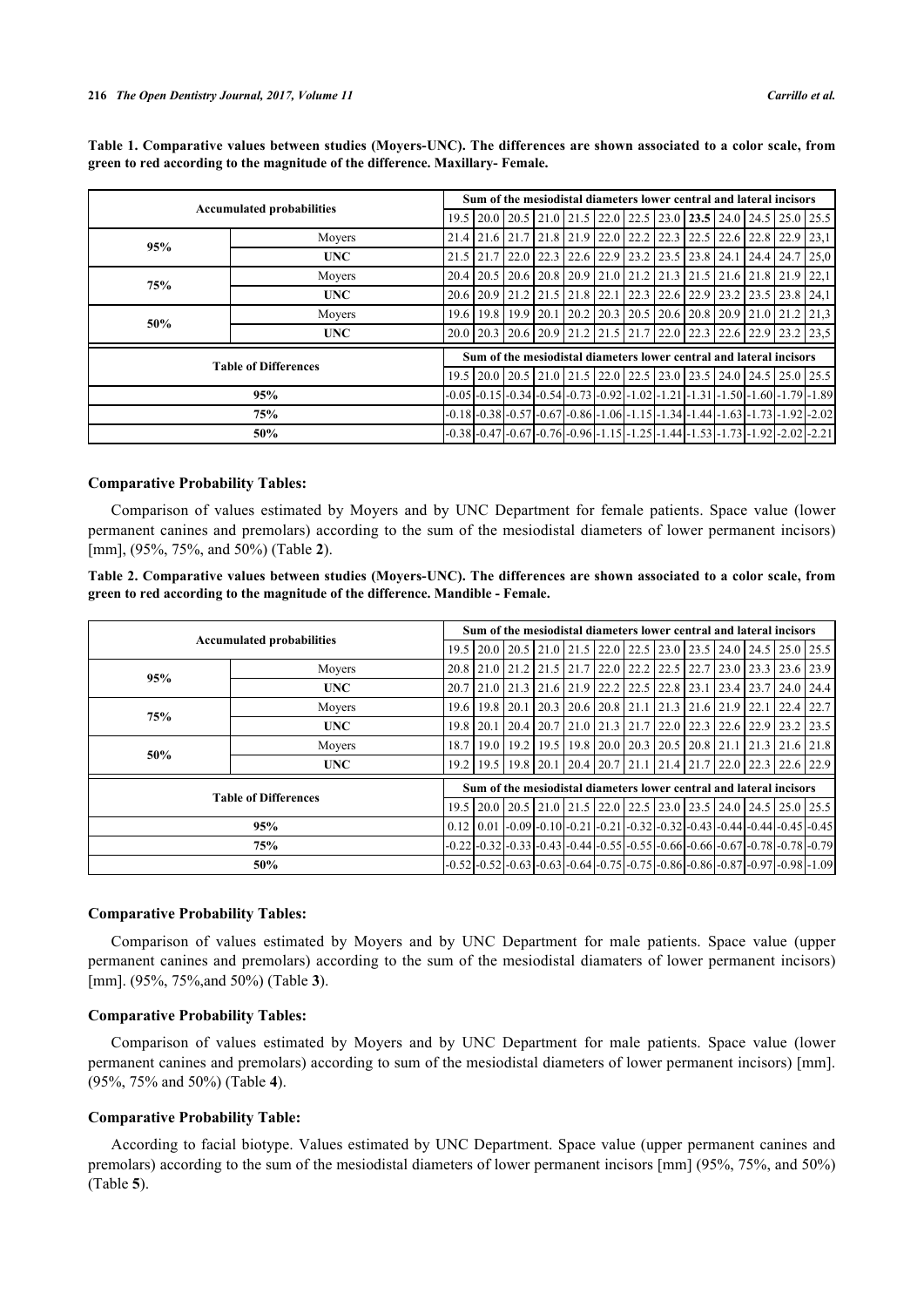#### **Comparative Probability Table:**

According to facial biotype. Values estimated by UNC Department. Space value (lower permanent canines and premolars) according to the sum of the mesiodistal diameters of lower permanent incisors [mm] (95%, 75%, and 50%) (Table **[6](#page-5-0)**).

<span id="page-4-0"></span>**Table 3. Comparative values between studies (Moyers-UNC). The differences are shown associated to a color scale, from green to red according to the magnitude of the difference. Maxillary - Male.**

|     | Sum of the mesiodistal diameters lower central and lateral incisors |                                                                     |  |  |  |                                                       |                  |  |  |                                                                            |            |       |                                                                                                         |                                                                                                         |  |
|-----|---------------------------------------------------------------------|---------------------------------------------------------------------|--|--|--|-------------------------------------------------------|------------------|--|--|----------------------------------------------------------------------------|------------|-------|---------------------------------------------------------------------------------------------------------|---------------------------------------------------------------------------------------------------------|--|
|     | <b>Accumulated probabilities</b>                                    |                                                                     |  |  |  |                                                       |                  |  |  | 19.5 20.0 20.5 21.0 21.5 22.0 22.5 23.0 23.5 24.0 24.5 25.0 25.5           |            |       |                                                                                                         |                                                                                                         |  |
| 95% | Movers                                                              |                                                                     |  |  |  | 21.2 21.4 21.6 21.9 22.1 22.3 22.6 22.8 23.1          |                  |  |  |                                                                            |            |       | 123.4123.6123.9124.1                                                                                    |                                                                                                         |  |
|     | <b>UNC</b>                                                          | $21.8$   22.1                                                       |  |  |  |                                                       |                  |  |  | $22.4$ $22.6$ $22.9$ $23.2$ $23.4$ $23.7$ $24.0$ $24.3$                    |            |       | $124.5$ $124.8$ $125.1$                                                                                 |                                                                                                         |  |
| 75% | Movers                                                              |                                                                     |  |  |  | 20.3   20.5   20.8   21.0   21.3   21.5   21.8   22.0 |                  |  |  | 122.3                                                                      | 22.5       | 122.8 | 23.0 23.3                                                                                               |                                                                                                         |  |
|     | <b>UNC</b>                                                          |                                                                     |  |  |  |                                                       | $22.3$ 22.6 22.9 |  |  | 123.1                                                                      | 123.4123.7 |       |                                                                                                         | $24.0$ 24.2                                                                                             |  |
| 50% | Movers                                                              |                                                                     |  |  |  |                                                       |                  |  |  | 19.7   19.9   20.2   20.4   20.7   20.9   21.2   21.5   21.7   22.0   22.2 |            |       | 22.5                                                                                                    | 22.7                                                                                                    |  |
|     | <b>UNC</b>                                                          |                                                                     |  |  |  |                                                       |                  |  |  |                                                                            |            |       |                                                                                                         | 20.4 20.7 20.9 21.2 21.5 21.7 22.0 22.3 22.6 22.8 23.1 23.4 23.6                                        |  |
|     |                                                                     | Sum of the mesiodistal diameters lower central and lateral incisors |  |  |  |                                                       |                  |  |  |                                                                            |            |       |                                                                                                         |                                                                                                         |  |
|     | <b>Table of Differences</b>                                         |                                                                     |  |  |  |                                                       |                  |  |  |                                                                            |            |       |                                                                                                         | 19.5   20.0   20.5   21.0   21.5   22.0   22.5   23.0   23.5   24.0   24.5   25.0   25.5                |  |
|     |                                                                     |                                                                     |  |  |  |                                                       |                  |  |  |                                                                            |            |       | $-0.62$ $-0.69$ $-0.76$ $-0.73$ $-0.80$ $-0.87$ $-0.85$ $-0.92$ $-0.89$ $-0.86$ $-0.93$ $-0.90$ $-0.97$ |                                                                                                         |  |
|     | 75%                                                                 |                                                                     |  |  |  |                                                       |                  |  |  |                                                                            |            |       |                                                                                                         | $-0.67$ $-0.75$ $-0.72$ $-0.79$ $-0.76$ $-0.83$ $-0.80$ $-0.87$ $-0.84$ $-0.91$ $-0.88$ $-0.96$ $-0.93$ |  |
|     |                                                                     |                                                                     |  |  |  |                                                       |                  |  |  |                                                                            |            |       | $-0.69$ $-0.76$ $-0.73$ $-0.80$ $-0.77$ $-0.84$ $-0.81$ $-0.78$ $-0.86$ $-0.83$ $-0.90$ $-0.87$ $-0.94$ |                                                                                                         |  |

<span id="page-4-1"></span>**Table 4. Comparative values between studies (Moyers-UNC). The differences are shown associated to a color scale, from green to red according to the magnitude of the difference. Mandible - Male.**

|     | Sum of the mesiodistal diameters lower central and lateral incisors |  |  |  |                                                                                                                           |                                                                                                         |  |                                                              |  |  |  |  |                                                                  |  |
|-----|---------------------------------------------------------------------|--|--|--|---------------------------------------------------------------------------------------------------------------------------|---------------------------------------------------------------------------------------------------------|--|--------------------------------------------------------------|--|--|--|--|------------------------------------------------------------------|--|
|     | <b>Accumulated probabilities</b>                                    |  |  |  |                                                                                                                           | 19.5 20.0 20.5 21.0 21.5 22.0 22.5 23.0 23.5 24.0 24.5 25.0 25.5                                        |  |                                                              |  |  |  |  |                                                                  |  |
| 95% | Movers                                                              |  |  |  |                                                                                                                           | 21.6 21.8 22.0 22.2 22.4 22.6 22.8 23.0 23.2 23.5 23.7 23.9 24.2                                        |  |                                                              |  |  |  |  |                                                                  |  |
|     | <b>UNC</b>                                                          |  |  |  |                                                                                                                           | 21.2 21.5 21.7 22.0 22.3 22.6 22.8 23.1 23.4 23.6 23.9 24.2 24.5                                        |  |                                                              |  |  |  |  |                                                                  |  |
|     | Movers<br><b>75%</b>                                                |  |  |  |                                                                                                                           |                                                                                                         |  | 20.4   20.6   20.8   21.0   21.2   21.4   21.6   21.9   22.1 |  |  |  |  | $22.3$   22.5   22.8   23.0                                      |  |
|     | <b>UNC</b>                                                          |  |  |  |                                                                                                                           |                                                                                                         |  |                                                              |  |  |  |  | 20.4 20.7 21.0 21.2 21.5 21.8 22.1 22.3 22.6 22.9 23.1 23.4 23.7 |  |
| 50% | Movers                                                              |  |  |  |                                                                                                                           | 19.5   19.7   20.0   20.2   20.4   20.6   20.9   21.1   21.3   21.5   21.7   22.0   22.2                |  |                                                              |  |  |  |  |                                                                  |  |
|     | <b>UNC</b>                                                          |  |  |  |                                                                                                                           | 19.9   20.2   20.4   20.7   21.0   21.2   21.5   21.8   22.1   22.3   22.6   22.9   23.2                |  |                                                              |  |  |  |  |                                                                  |  |
|     | <b>Table of Differences</b>                                         |  |  |  |                                                                                                                           | Sum of the mesiodistal diameters lower central and lateral incisors                                     |  |                                                              |  |  |  |  |                                                                  |  |
|     |                                                                     |  |  |  |                                                                                                                           | 19.5 20.0 20.5 21.0 21.5 22.0 22.5 23.0 23.5 24.0 24.5 25.0 25.5                                        |  |                                                              |  |  |  |  |                                                                  |  |
|     |                                                                     |  |  |  | $0.41$   $0.34$   $0.27$   $0.19$   $0.12$   $0.05$   $-0.03$   $-0.10$   $-0.17$   $-0.15$   $-0.22$   $-0.30$   $-0.27$ |                                                                                                         |  |                                                              |  |  |  |  |                                                                  |  |
|     | 75%                                                                 |  |  |  |                                                                                                                           | $-0.01$ $-0.09$ $-0.16$ $-0.23$ $-0.31$ $-0.38$ $-0.46$ $-0.43$ $-0.50$ $-0.58$ $-0.65$ $-0.62$ $-0.70$ |  |                                                              |  |  |  |  |                                                                  |  |
|     |                                                                     |  |  |  | -0.38 -0.45 -0.42 -0.50 -0.57 -0.65 -0.62 -0.69 -0.77 -0.84 -0.91 -0.89 -0.96                                             |                                                                                                         |  |                                                              |  |  |  |  |                                                                  |  |

<span id="page-4-2"></span>**Table 5. Probability table according facial to biotype (***P* **95%; 75%; 50%).**

|     | <b>Biotype</b>                                                                                                                   |  |  |  |  | Sum of the mesiodistal diameters lower central and lateral incisors |  |  |  |  |  |  |                                                                                                                                                                |  |
|-----|----------------------------------------------------------------------------------------------------------------------------------|--|--|--|--|---------------------------------------------------------------------|--|--|--|--|--|--|----------------------------------------------------------------------------------------------------------------------------------------------------------------|--|
|     |                                                                                                                                  |  |  |  |  |                                                                     |  |  |  |  |  |  | 18,0   18,5   19,0   19,5   20,0   20,5   21,0   21,5   22,0   22,5   23,0   23,5   24,0   24,5   25,0   25,5   26,0   26,5   27,0   27,5   28,0   28,5   29,0 |  |
|     | DOLICHOFOCIAL 20,1 20,5 20,8 21,1 21,5 21,8 22,1 22,5 22,8 23,1 23,4 23,8 24,1 24,4 24,8 25,1 25,4 25,8 26,1 26,4 26,8 27,1 27,4 |  |  |  |  |                                                                     |  |  |  |  |  |  |                                                                                                                                                                |  |
| 95% | <b>MESOFACIAL</b>                                                                                                                |  |  |  |  |                                                                     |  |  |  |  |  |  | 20,6 20,9 21,2 21,5 21,8 22,1 22,4 22,7 23,0 23,2 23,5 23,8 24,1 24,4 24,7 25,0 25,3 25,6 25,9 26,2 26,4 26,7 27,0                                             |  |
|     | <b>BRAOUIFACIAL</b>                                                                                                              |  |  |  |  |                                                                     |  |  |  |  |  |  | 20,7 20,9 21,2 21,5 21,8 22,1 22,3 22,6 22,9 23,2 23,4 23,7 24,0 24,3 24,6 24,8 25,1 25,4 25,7 26,0 26,2 26,5 26,8                                             |  |
|     | DOLICHOFOCIAL 19,4 19,7 20,0 20,4 20,7 21,0 21,4 21,7 22,0 22,4 22,7 23,0 23,3 23,7 24,0 24,3 24,7 25,0 25,3 25,7 26,0 26,3 26,7 |  |  |  |  |                                                                     |  |  |  |  |  |  |                                                                                                                                                                |  |
| 75% | <b>MESOFACIAL</b>                                                                                                                |  |  |  |  |                                                                     |  |  |  |  |  |  | 19,8 20,1 20,4 20,7 20,9 21,2 21,5 21,8 22,1 22,4 22,7 23,0 23,3 23,6 23,9 24,1 24,4 24,7 25,0 25,3 25,6 25,9 26,2                                             |  |
|     | <b>BRAOUIFACIAL</b>                                                                                                              |  |  |  |  |                                                                     |  |  |  |  |  |  | 19,9 20,2 20,4 20,7 21,0 21,3 21,5 21,8 22,1 22,4 22,7 22,9 23,2 23,5 23,8 24,0 24,3 24,6 24,9 25,2 25,4 25,7 26,0                                             |  |
|     | DOLICHOFOCIAL 18,9 19,2 19,5 19,8 20,2 20,5 20,8 21,2 21,5 21,8 22,2 22,5 22,8 23,1 23,5 23,8 24,1 24,5 24,8 25,1 25,5 25,8 26,1 |  |  |  |  |                                                                     |  |  |  |  |  |  |                                                                                                                                                                |  |
| 50% | <b>MESOFACIAL</b>                                                                                                                |  |  |  |  |                                                                     |  |  |  |  |  |  | 19,2 19,5 19,8 20,1 20,4 20,6 20,9 21,2 21,5 21,8 22,1 22,4 22,7 23,0 23,3 23,6 23,8 24,1 24,4 24,7 25,0 25,3 25,6                                             |  |
|     | <b>BRAOUIFACIAL</b>                                                                                                              |  |  |  |  |                                                                     |  |  |  |  |  |  | 19,3 19,6 19,9 20,2 20,4 20,7 21,0 21,3 21,6 21,8 22,1 22,4 22,7 22,9 23,2 23,5 23,8 24,1 24,3 24,6 24,9 25,2 25,5                                             |  |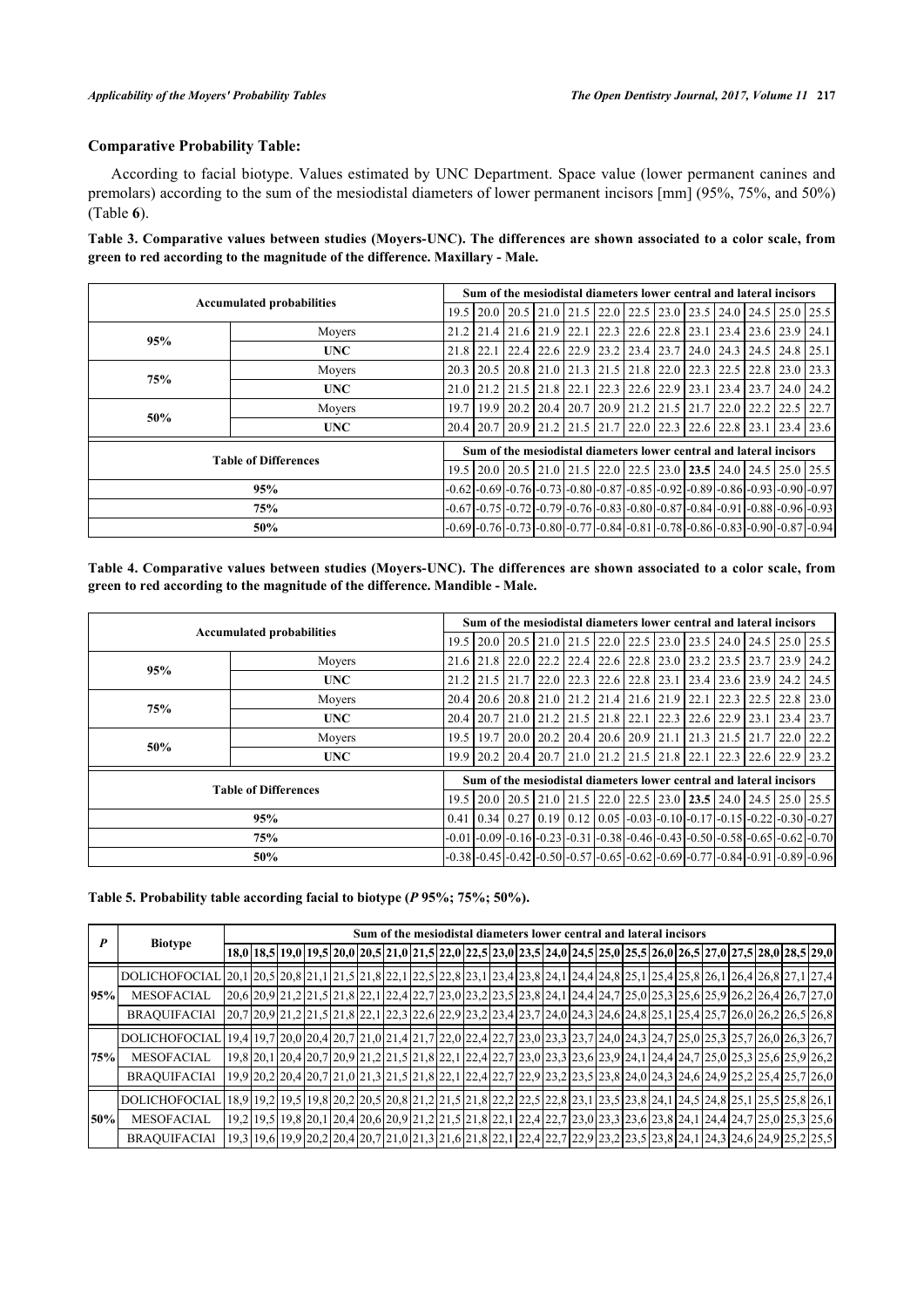#### **DISCUSSION**

In 1976, Moyers published his book "Orthodontic Manual for the Student and General Dentist." In the bibliography that corresponds with chapter XI "Analysis of Dentition and Occlusion", the author explains that his original idea of the creation of the prediction tables of the space needed for permanent canines and premolars had not been published. Therefore, the sample used for that investigation cannot be quantified and there is no evidence of the procedures used for obtaining the percentiles of his tables.

| P   | <b>Biotype</b>                                                                                                                   |  |  |  |  | Sum of the mesiodistal diameters lower central and lateral incisors |  |  |  |  |  |  |                                                                                                                                                                |  |
|-----|----------------------------------------------------------------------------------------------------------------------------------|--|--|--|--|---------------------------------------------------------------------|--|--|--|--|--|--|----------------------------------------------------------------------------------------------------------------------------------------------------------------|--|
|     |                                                                                                                                  |  |  |  |  |                                                                     |  |  |  |  |  |  | 18,0   18,5   19,0   19,5   20,0   20,5   21,0   21,5   22,0   22,5   23,0   23,5   24,0   24,5   25,0   25,5   26,0   26,5   27,0   27,5   28,0   28,5   29,0 |  |
|     | DOLICHOFOCIAL 19,1 19,5 19,8 20,2 20,6 20,9 21,3 21,7 22,0 22,4 22,8 23,1 23,5 23,9 24,2 24,6 25,0 25,3 25,7 26,1 26,4 26,8 27,2 |  |  |  |  |                                                                     |  |  |  |  |  |  |                                                                                                                                                                |  |
| 95% | <b>MESOFACIAL</b>                                                                                                                |  |  |  |  |                                                                     |  |  |  |  |  |  | 20, 1 20, 4 20, 7 21, 0 21, 2 21, 5 21, 8 22, 1 22, 4 22, 7 23, 0 23, 3 23, 6 23, 9 24, 2 24, 5 24, 8 25, 1 25, 4 25, 7 26, 0 26, 3 26, 6                      |  |
|     | <b>BRAQUIFACIAl</b>                                                                                                              |  |  |  |  |                                                                     |  |  |  |  |  |  | 20,0 20,3 20,5 20,8 21,1 21,4 21,7 22,0 22,3 22,6 22,9 23,1 23,4 23,7 24,0 24,3 24,6 24,9 25,2 25,5 25,7 26,0 26,3                                             |  |
|     | DOLICHOFOCIAL 18,4 18,7 19,1 19,5 19,8 20,2 20,6 20,9 21,3 21,7 22,0 22,4 22,8 23,1 23,5 23,9 24,2 24,6 25,0 25,3 25,7 26,1 26,4 |  |  |  |  |                                                                     |  |  |  |  |  |  |                                                                                                                                                                |  |
| 75% | <b>MESOFACIAL</b>                                                                                                                |  |  |  |  |                                                                     |  |  |  |  |  |  | 19,2 19,5 19,8 20,1 20,4 20,7 21,0 21,3 21,6 21,9 22,1 22,4 22,7 23,0 23,3 23,6 23,9 24,2 24,5 24,8 25,1 25,4 25,7                                             |  |
|     | <b>BRAOUIFACIAL</b>                                                                                                              |  |  |  |  |                                                                     |  |  |  |  |  |  | 19,8 20,1 20,4 20,6 20,9 21,2 21,5 21,8 22,1 22,4 22,7 23,0 23,2 23,5 23,8 24,1 24,4 24,7 25,0 25,3 25,6                                                       |  |
|     | <b>DOLICHOFOCIAL</b>                                                                                                             |  |  |  |  |                                                                     |  |  |  |  |  |  | [17.9] 18.3 18.6 19.0 19.4 19.7   20.1   20.5   20.8   21.2   21.6   21.9   22.3   22.6   23.0   23.4   23.7   24.1   24.5   24.8   25.2   25.6   25.9         |  |
| 50% | <b>MESOFACIAL</b>                                                                                                                |  |  |  |  |                                                                     |  |  |  |  |  |  | 18,6 18,9 19,2 19,5 19,8 20,1 20,4 20,7 20,9 21,2 21,5 21,8 22,1 22,4 22,7 23,0 23,3 23,6 23,9 24,2 24,5 24,8 25,1                                             |  |
|     | <b>BRAQUIFACIAI</b>                                                                                                              |  |  |  |  |                                                                     |  |  |  |  |  |  | 18,7   19,0   19,3   19,5   19,8   20,1   20,4   20,7   21,0   21,3   21,6   21,9   22,1   22,4   22,7   23,0   23,3   23,9   24,2   24,2   24,7   25,0        |  |

<span id="page-5-0"></span>**Table 6. Probability table according to facial biotype (***P* **95%; 75%; 50%).**

Different researchers have evaluated Moyers' prediction tables. when applied to different ethnic groups, these tables may either underestimate or overestimate the value of the mesiodistal width of non-erupted permanent canines and premolars This demonstrates that the accuracy of these tables is debatable when applied to other ethnic groups [\[13,](#page-6-7) [16](#page-6-10) - [26\]](#page-7-0). These results match our findings. However, Cabello Molotla CN showed that Moyers' tables at level 75% were clinically useful when applied to the Mexican population [[27\]](#page-7-1).

Tathere HN *et al*. [[20\]](#page-6-11) suggest that Moyers' method can be used at the 65% probability level for male subjects, and at the 75% and 85% level for upper arch and the 50% and 65% level for lower arch in female subjects. Flores- Mir *et al.*  $[16]$  $[16]$  observed variation in dental arch width between genders: for females, the Moyers 95<sup>th</sup> percentiles in the upper arch and the  $65<sup>th</sup>$  percentiles in the lower arch predicted the sum precisely. For males, the Moyers  $65<sup>th</sup>$  percentiles in the lower arch predicted the sum with precision, but none of the Moyers percentiles provided a precise prediction in the upper arch. Melgaco *et al.* [[18](#page-6-12)] stated that the predicted widths determined by Movers' tables at  $50<sup>th</sup>$  and  $75<sup>th</sup>$  percentiles underestimate the actual widths of the lower permanent canines and premolars for male and female patients. Abu Alhaija [[19\]](#page-6-13) found that there were no statistically significant differences between actual mesiodistal widths of canines and premolars and the predicted width from Moyers charts at the 65% and 75% level for the lower and upper arches in male subjects and at the 85% level for de upper and lower arches in female subjects. In our research, we have observed that Moyers' method can be used at 95% probability level in the lower arch for female and males' subjects

So far, no scientific studies have been conducted to show the correlation between the measured space required for permanent canines, premolars and facial biotypes, which is the reason why this research was conducted.

#### **CONCLUSION**

- 1. A Probability Table should be created to meet the needs of the population under study without considering the patient's facial biotype. This research clearly shows that no statistically significant differences were observed when the extent of needed space was assessed in relation to different biotypes.
- 2. Moyer´s specific probability tables (for males and females) show significant differences with those obtained in this research. Therefore, specific prediction tables should be created for men and women in each study population.

### **CONFLICT OF INTEREST**

The authors confirm that this article contents have no conflict of interest.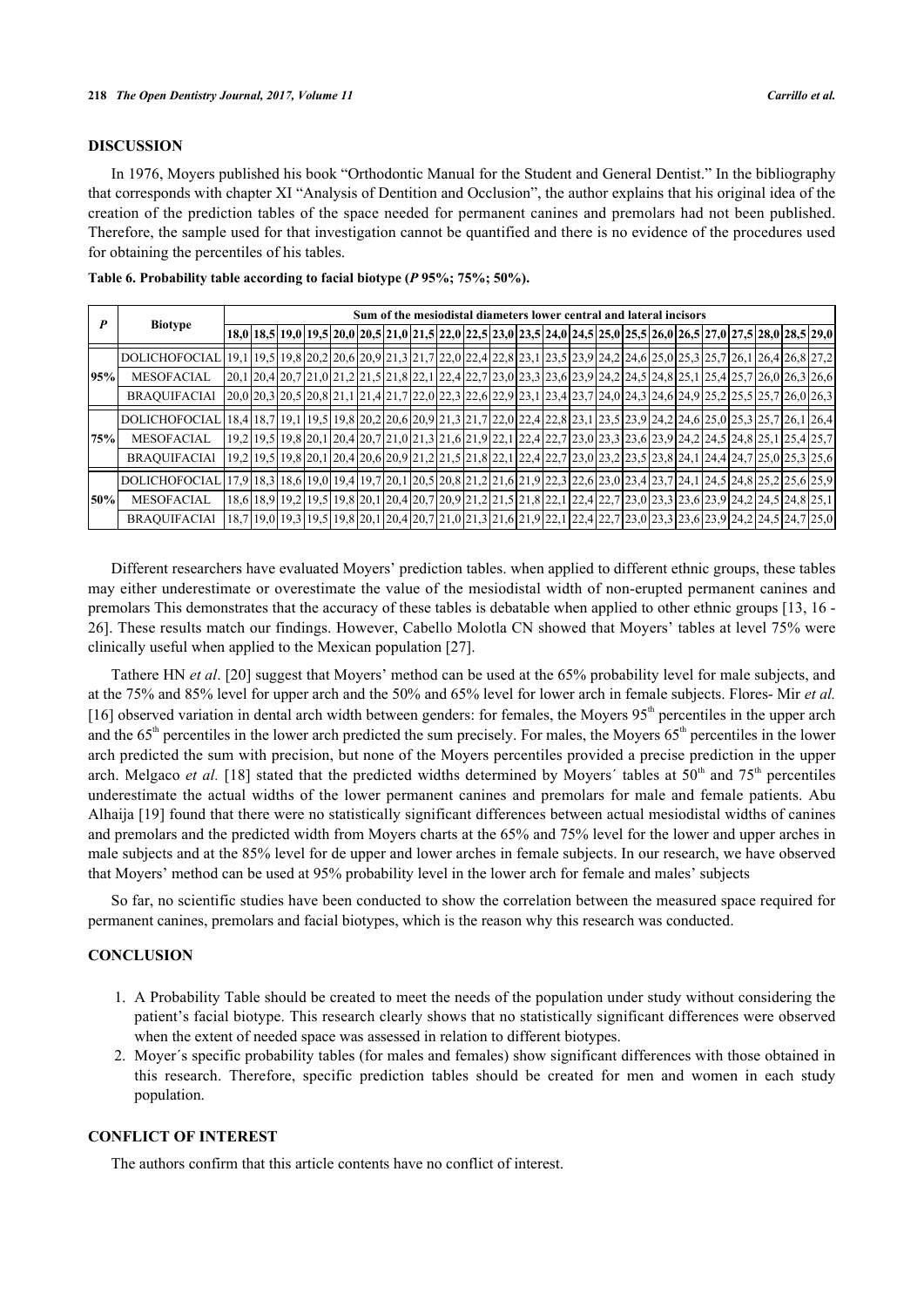#### **ACKNOWLEDGEMENTS**

Declared none.

### **REFERENCES**

- <span id="page-6-0"></span>[1] Moyers RE. The orthodontic examination, for the student and general practitioner. In: Moyers RE, Ed. Handbook of orthodontics. Chapter 4th. Year Book Publishers Inc.: Chicago. EEUU 1958; pp. 133-61.
- <span id="page-6-1"></span>[2] Bishara SE, Staley RN. Mixed-dentition mandibular arch length analysis: A step-by-step approach using the revised Hixon-Oldfather prediction method. Am J Orthod 1984; 86(2): 130-5. [\[http://dx.doi.org/10.1016/0002-9416\(84\)90304-X](http://dx.doi.org/10.1016/0002-9416(84)90304-X)] [PMID: [6589958\]](http://www.ncbi.nlm.nih.gov/pubmed/6589958)
- <span id="page-6-2"></span>[3] Jensen E, Kai-Jen Yen P, Moorrees CF, Thomsen SO. Mesiodistal crown diameters of the deciduous and permanent teeth in individuals. J Dent Res 1957; 36(1): 39-47.
	- [\[http://dx.doi.org/10.1177/00220345570360011501\]](http://dx.doi.org/10.1177/00220345570360011501) [PMID: [13398501](http://www.ncbi.nlm.nih.gov/pubmed/13398501)]
- [4] Staley RN, OGorman TW, Hoag JF, Shelly TH. Prediction of the widths of un erupted canines and premolars of the mixed dentition can lead to appropriate orthodontic treatment that is optimally timed. J Am Dent Assoc 1984; 108: 185-90. [\[http://dx.doi.org/10.14219/jada.archive.1984.0436\]](http://dx.doi.org/10.14219/jada.archive.1984.0436) [PMID: [6584490](http://www.ncbi.nlm.nih.gov/pubmed/6584490)]
- <span id="page-6-3"></span>[5] de Paula S, Almeida MA, Lee PC. Prediction of mesiodistal diameter of unerupted lower canines and premolars using 45 degrees cephalometric radiography. Am J Orthod Dentofacial Orthop 1995; 107(3): 309-14. [\[http://dx.doi.org/10.1016/S0889-5406\(95\)70147-8\]](http://dx.doi.org/10.1016/S0889-5406(95)70147-8) [PMID: [7879764](http://www.ncbi.nlm.nih.gov/pubmed/7879764)]
- <span id="page-6-4"></span>[6] Ballard ML, Wylie WL. Mixed dentition case analysis, estimating size of unerupted permanent teeth. Am J Orthod 1947; 33(11): 754-9. [PMID: [20272162\]](http://www.ncbi.nlm.nih.gov/pubmed/20272162)
- [7] Moyers RE. Development of the dentition and occlusion. In: Moyers RE, Ed. Handbook of orthodontics. Michigan: Chap II, Year Book Medical Publisher 1988; pp. 41-98.
- [8] Tanaka MM, Johnston LE. The prediction of the size of unerupted canines and premolars in contemporary orthodontic population. J Am Dent Assoc 1974; 88: 798-801. [\[http://dx.doi.org/10.14219/jada.archive.1974.0158\]](http://dx.doi.org/10.14219/jada.archive.1974.0158)
- <span id="page-6-5"></span>[9] Ferguson FS, Macko DJ, Sonnenberg EM, Shakun ML. The use of regression constants in estimating tooth size in a Negro population. Am J Orthod 1978; 73(1): 68-72. [\[http://dx.doi.org/10.1016/0002-9416\(78\)90103-3](http://dx.doi.org/10.1016/0002-9416(78)90103-3)] [PMID: [271474](http://www.ncbi.nlm.nih.gov/pubmed/271474)]
- <span id="page-6-6"></span>[10] Hixon EH, Oldfather RE. Estimation of the sizes of unerupted cuspid and bicuspid teeth. Angle Orthod 1958; 28: 236-40.
- [11] Huckaba GW. Arch size analysis and tooth size prediction. Dental Clin N Am 1964; 431-40.
- [12] Staley RN, Kerber PE. A revision of the Hixon and Oldfather mixed-dentition prediction method. Am J Orthod 1980; 78(3): 296-302. [\[http://dx.doi.org/10.1016/0002-9416\(80\)90274-2](http://dx.doi.org/10.1016/0002-9416(80)90274-2)] [PMID: [6931493](http://www.ncbi.nlm.nih.gov/pubmed/6931493)]
- <span id="page-6-7"></span>[13] Bishara SE, Jakobsen JR, Abdallah EM, Fernandez Garcia A. Comparisons of mesiodistal and buccolingual crown dimensions of the permanent teeth in three populations from Egypt, Mexico, and the United States. Am J Orthod Dentofacial Orthop 1989; 96(5): 416-22. [\[http://dx.doi.org/10.1016/0889-5406\(89\)90326-0](http://dx.doi.org/10.1016/0889-5406(89)90326-0)] [PMID: [2816841](http://www.ncbi.nlm.nih.gov/pubmed/2816841)]
- <span id="page-6-8"></span>[14] Moyers RE. Orthodontic manual for the student and the general practitioner. In: Mundi , Ed. Chapter 6th: Development of the dentition and occlusion. Buenos Aires, Argentina 1976; pp. 166-239.
- <span id="page-6-9"></span>[15] Moyers RE. Orthodontic manual for the student and the general dentist. In: Mundi , Ed. Chapter 11th : Analysis of dentition and occlusion. Buenos Aires, Argentina 1976; pp. 351-84.
- <span id="page-6-10"></span>[16] Flores-Mir C, Bernabé E, Camus C, Carhuayo MA, Major PW. Prediction of mesiodistal canine and premolar tooth width in a sample of Peruvian adolescents. Orthod Craniofac Res 2003; 6(3): 173-6. [\[http://dx.doi.org/10.1034/j.1600-0544.2003.03251.x\]](http://dx.doi.org/10.1034/j.1600-0544.2003.03251.x) [PMID: [12962200](http://www.ncbi.nlm.nih.gov/pubmed/12962200)]
- [17] Diagne F, Diop-Ba K, Ngom PI, Mbow K. Mixed dentition analysis in a Senegalese population: elaboration of prediction tables. Am J Orthod Dentofacial Orthop 2003; 124(2): 178-83. [\[http://dx.doi.org/10.1016/S0889-5406\(03\)00390-1\]](http://dx.doi.org/10.1016/S0889-5406(03)00390-1) [PMID: [12923514](http://www.ncbi.nlm.nih.gov/pubmed/12923514)]
- <span id="page-6-12"></span>[18] Melgaço CA, Araújo MT, Ruellas AC. Applicability of three tooth size prediction methods for white Brazilians. Angle Orthod 2006; 76(4): 644-9.
	- [PMID: [16808572\]](http://www.ncbi.nlm.nih.gov/pubmed/16808572)
- <span id="page-6-13"></span>[19] Abu Alhaija ES, Qudeimat MA. Mixed dentition space analysis in a Jordanian population: comparison of two methods. Int J Paediatr Dent 2006; 16(2): 104-10.
	- [\[http://dx.doi.org/10.1111/j.1365-263X.2006.00700.x](http://dx.doi.org/10.1111/j.1365-263X.2006.00700.x)] [PMID: [16430524](http://www.ncbi.nlm.nih.gov/pubmed/16430524)]
- <span id="page-6-11"></span>[20] Tathere HN, Majid S, Fateme M. Kharazi fard, Javad M. Predicting the size of unerupted canines and premolar of the maxillary and mandibular quadrants in an Iranian population. J Clin Pediatr Dent 2007; 32: 43-7. [\[http://dx.doi.org/10.17796/jcpd.32.1.r066201525862144](http://dx.doi.org/10.17796/jcpd.32.1.r066201525862144)] [PMID: [18274469\]](http://www.ncbi.nlm.nih.gov/pubmed/18274469)
- [21] Uysal T, Basciftci FA, Goyenc Y. New regression equations for mixed-dentition arch analysis in a Turkish sample with no Bolton tooth-size discrepancy. Am J Orthod Dentofacial Orthop 2009; 135(3): 343-8.